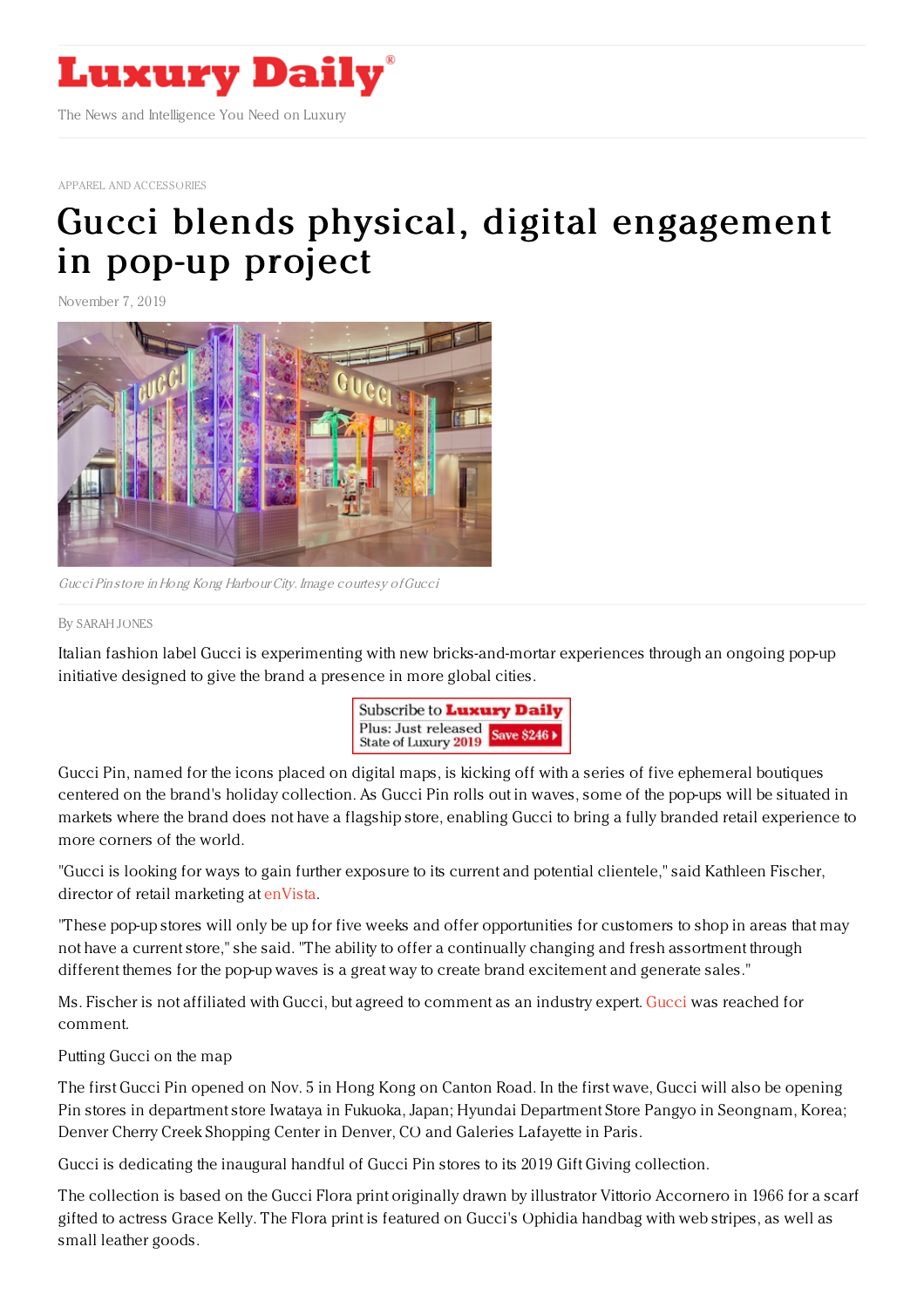Gucci Pin is also displaying ready-to-wear, shoes and accessories at the shops.

Giving the gifting pop-ups a sunny look, the shop windows feature illuminated palm trees.



Gucci Pin in Hong Kong. Image courtesy of Gucci

Next year, Gucci Pin will celebrate Chinese New Year with a Mickey Mouse-themed store concept complete with a baggage conveyor belt.

Between January and March 2020, Gucci Pin GG Psychedelic stores will launch to showcase luggage, accessories and ready-to-wear.

Along with opening in major markets such as Paris and Seoul, Gucci plans to bring its Pin concept to markets where it does not already have a flagship.

While the Gucci Pin stores are physical, a key element of the boutiques will be digital engagement.

Playing off the pin concept, Gucci's pop-ups in some nations will feature as branded pins in Google Maps. These icons will be decorated in patterns reflective of the stores' themes.

Gucci is also introducing a special section of its mobile application that will feature augmented reality experiences and filters for Snapchat and Instagram designed after the store themes.

In 2020, the label will be exploring new augmented reality innovations for its Gucci Pin locations.

The pop-ups will also be shoppable online through digital storefronts designed as mini themed worlds. Consumers can explore products across platforms including Instagram, Snapchat, Kakao, Line, WeChat, Gucci's Web site and the Gucci mobile app.

"Customers want the ability to shop in a physical environment to touch and feel merchandise with the benefits of a digital environment offering further personalization and relevant messaging," Ms. Fischer said. "In addition to the pop-up stores, Gucci is creating an interactive and immersive experience both in and out of the store environment, allowing their customers to engage with the brand in many different ways."

## Ephemeral retail

Gucci has previously used pop-ups to explore new retail concepts and collaborations.

For instance, the label set up a temporary home for its dcor line during Salone del Mobile in Milan.

Gucci's pop-up shop at 19 Via Santo Spirito housed the brand's furniture, porcelains and furnishings in a space that mixed for-sale Gucci items with repurposed vintage pieces. This store enabled Gucci to further its lifestyle image through its dcor offerings (see [story](https://www.luxurydaily.com/gucci-showcases-eclectic-aesthetic-in-milan-pop-up/)).

This past summer, Gucci took up residence in Montauk, NY through a collaboration with a local vintage shop.

The house teamed up with Melet Mercantile on a three-week pop-up that retailed both Gucci goods and vintage finds from store owner Bob Melet (see [story](https://www.luxurydaily.com/gucci-goes-to-long-island-for-laid-back-summer-shop/)).

Beyond Gucci, luxury brands have placed pop-ups at the core of their strategies, allowing these designers to keep up with the changing retail landscape while maintaining their exclusive status.

Pop-up shops have created a unique opportunity for brands to connect with consumers on a more personal and fun level and are forcing many to rethink retail, says a report from [Fashionbi](https://fashionbi.com/insights/marketing-research/the-era-of-pop-up-stores). For luxury brands, the pop-up shop offers